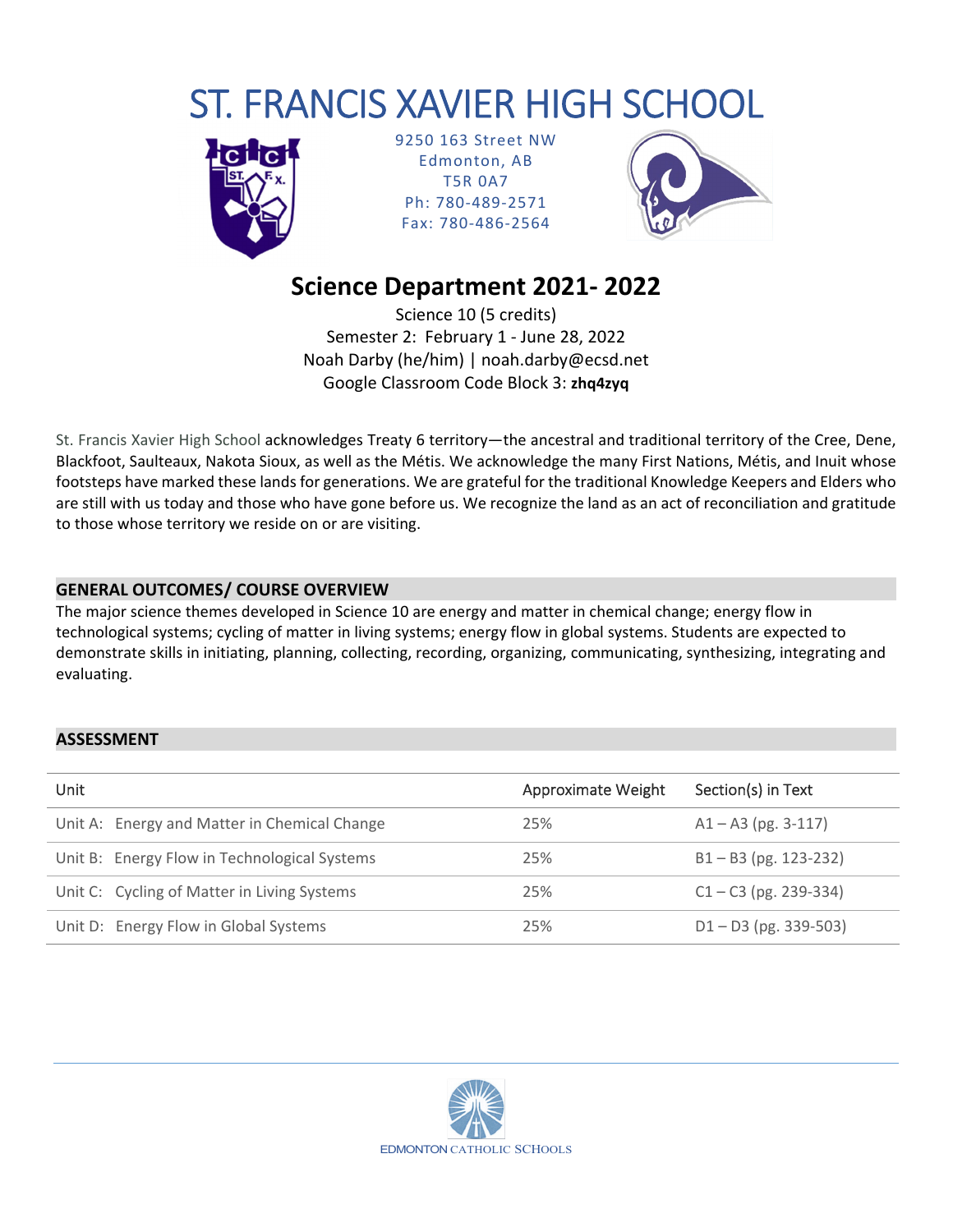The school based mark is based on the following approximate weightings:

Coursework – ie. labs, quizzes, etc. 30% Unit Exam. 70%

The final school based mark will be calculated cumulatively and is worth 90% of your final course mark. The other 10% comes from the Common Summative Assessment (CSA): **10**%.

A wide range of assessment information is used in the development of a student's final grade. At St. Francis Xavier **High School, individualized assessments provide specific information regarding student progress and overall** performance in class. Student assessment may vary from student to student to adapt for differences in student needs, learning styles, preferences, and paces. It should also be noted that not all assignments are used to determine the final grade, and that scale factors may have been used to determine the weight of individual **assignments.**

## **PLAGIARISM**

We provide a Catholic education, where the Core Values of dignity, respect, fairness, personal and communal growth, loyalty, and honesty are the framework for all that we do. Within this Catholic education that St. Francis Xavier School provides, one of our main focuses is to encourage and facilitate the pursuit of knowledge and excellence in academics. To ensure that we attain this focus, all students at our school community are expected to meet the standards of individual integrity in the following ways:

Students practice intellectual honesty in the process of acquiring and extending knowledge by improving their own personal academic competence, critical thinking, and self‐evaluation. 2. Students are therefore not expected to act in ways that result or could result in unearned academic benefit or advantage for themselves or others (cheating and collusion).

Therefore, students who **submit work not their own, take or copy answers from another student or source (cheating), provide answers to any assessment to another student (collusion), cheat during examinations, or use unauthorized means to obtain answers or complete work,** after investigation by the teacher supervisor, are at risk of the following: First offense – May receive a zero for the assessment and a two-day suspension.

Second offense – May receive a zero for the assessment and a three-day suspension.

Third offense – May be removed from the class, further suspensions, or possible recommendation for expulsion. Conditions surrounding the investigation will be considered and each situation will be dealt with on an individual basis. Review of the incident will first be conducted by the teacher and will then potentially involve additional staff (department head), administration, parents and the student(s) involved.

#### **SCHOOL POLICIES**

St. Francis Xavier does not publish report cards. Parents and students are encouraged to keep up to date on Power School and contact their teacher if there are any issues.

At St. Francis Xavier, zeros may be administered for incomplete or absent work with the opportunity to rectify the mark with conversation with their teacher.